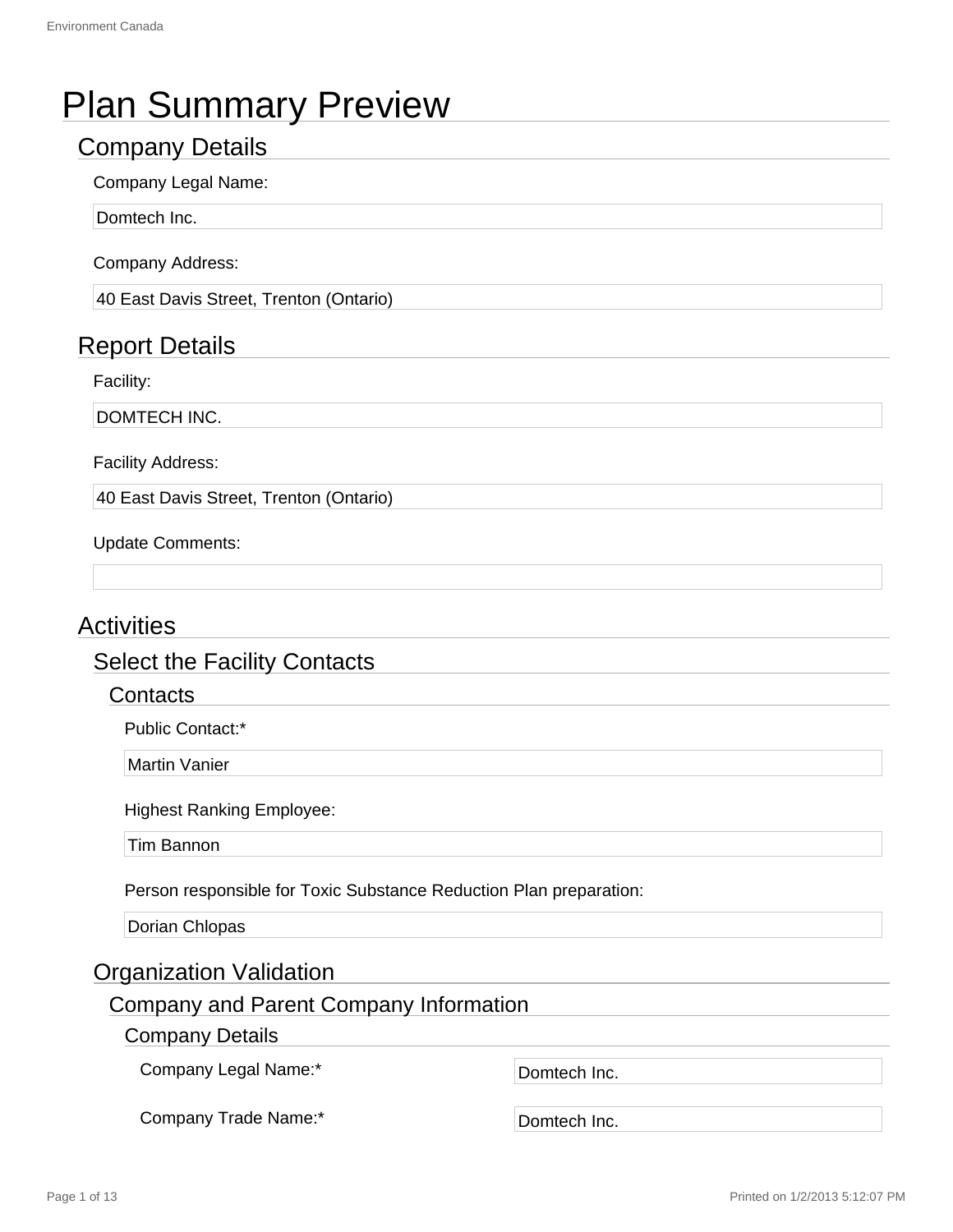| <b>Business Number:*</b>            | 885407346                   |  |
|-------------------------------------|-----------------------------|--|
| <b>Mailing Address</b>              |                             |  |
| Delivery Mode:                      | <b>Suburban Services</b>    |  |
| PO Box or Rural Route Number:       |                             |  |
| Address Line 1:                     | 40 East Davis Street        |  |
| City:                               | Trenton                     |  |
| Province/Territory:                 | Ontario                     |  |
| Postal Code:                        | <b>K8V6S4</b>               |  |
| <b>Physical Address</b>             |                             |  |
| Address Line 1:                     | <b>40 East Davis Street</b> |  |
| City:                               | Trenton                     |  |
| Province/Territory:                 | Ontario                     |  |
| Postal Code:                        | <b>K8V6S4</b>               |  |
| <b>Additional Information:</b>      |                             |  |
| Land Survey Description:            |                             |  |
| National Topographical Description: |                             |  |
| <b>Parent Companies</b>             |                             |  |
| <b>Facility Validation</b>          |                             |  |
| <b>Facility Information</b>         |                             |  |
| Facility:*                          | DOMTECH INC.                |  |
| NAICS Id:*                          | 331420                      |  |
| NPRI Id:*                           | 0000004495                  |  |
| ON Reg 127/01 ld:                   |                             |  |
| <b>Mailing Address</b>              |                             |  |
| Delivery Mode:                      | <b>Suburban Services</b>    |  |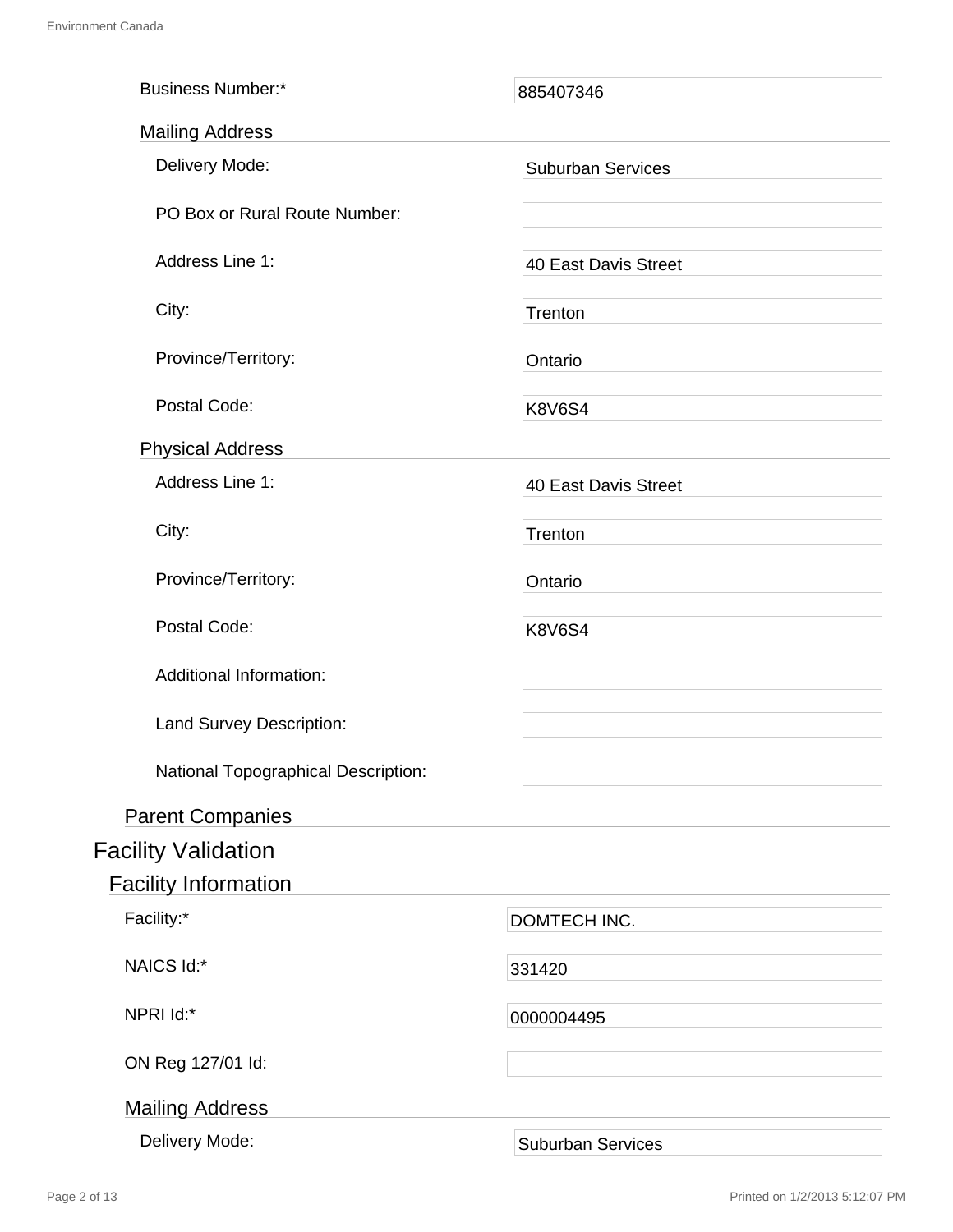| PO Box or Rural Route Number:       |                            |
|-------------------------------------|----------------------------|
| Address Line 1:                     | 40 East Davis Street       |
| City:                               | Trenton                    |
| Province/Territory:                 | Ontario                    |
| Postal Code:                        | <b>K8V6S4</b>              |
| <b>Physical Address</b>             |                            |
| Address Line 1:                     | 40 East Davis Street       |
| City:                               | Trenton                    |
| Province/Territory:                 | Ontario                    |
| Postal Code:                        | <b>K8V6S4</b>              |
| UTM Zone:                           | 18                         |
| <b>UTM Easting:</b>                 | 292389                     |
| <b>UTM Northing:</b>                | 4887888                    |
| Latitude:                           | 44.11500                   |
| Longitude:                          | -77.59390                  |
| <b>Additional Information:</b>      |                            |
| Land Survey Description:            |                            |
| National Topographical Description: |                            |
| <b>Contact Validation</b>           |                            |
| Contacts                            |                            |
| <b>Public Contact:</b>              |                            |
| First Name:*                        | Martin                     |
| Last Name:*                         | Vanier                     |
| Position:*                          | <b>Engineering Manager</b> |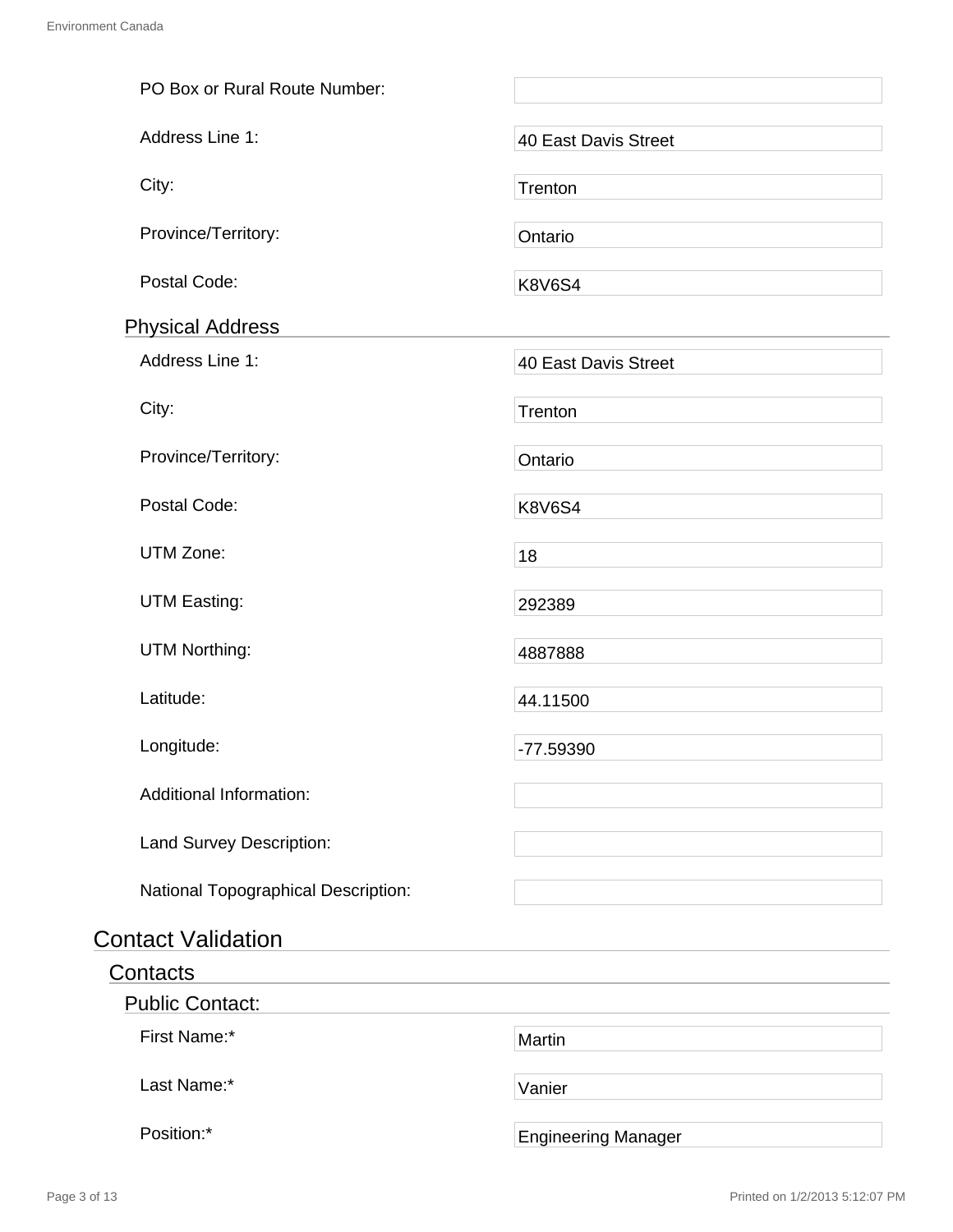| Telephone:*                      | 6133944884                |  |  |
|----------------------------------|---------------------------|--|--|
| Ext:                             | 120                       |  |  |
| Fax:                             |                           |  |  |
| Email:*                          | mvanier@domtech.net       |  |  |
| <b>Mailing Address</b>           |                           |  |  |
|                                  |                           |  |  |
| Delivery Mode:                   | <b>General Delivery</b>   |  |  |
| PO Box or Rural Route Number:    |                           |  |  |
| Address Line 1:                  | 40 East Davis Street East |  |  |
| City:                            | Trenton                   |  |  |
| Province/Territory:              | Ontario                   |  |  |
| Postal Code:                     | <b>K8V6S4</b>             |  |  |
| <b>Highest Ranking Employee:</b> |                           |  |  |
| First Name:*                     | Tim                       |  |  |
| Last Name:*                      | <b>Bannon</b>             |  |  |
| Position:*                       | <b>Co-President</b>       |  |  |
| Telephone:*                      | 6133944884                |  |  |
| Ext:                             | 152                       |  |  |
| Fax:                             | 6133940108                |  |  |
| Email:*                          | tbannon@domtech.net       |  |  |
| <b>Mailing Address</b>           |                           |  |  |
| Delivery Mode:                   | <b>Suburban Services</b>  |  |  |
| PO Box or Rural Route Number:    |                           |  |  |
| Address Line 1:                  | 40 East Davis Street      |  |  |
| City:                            | Trenton                   |  |  |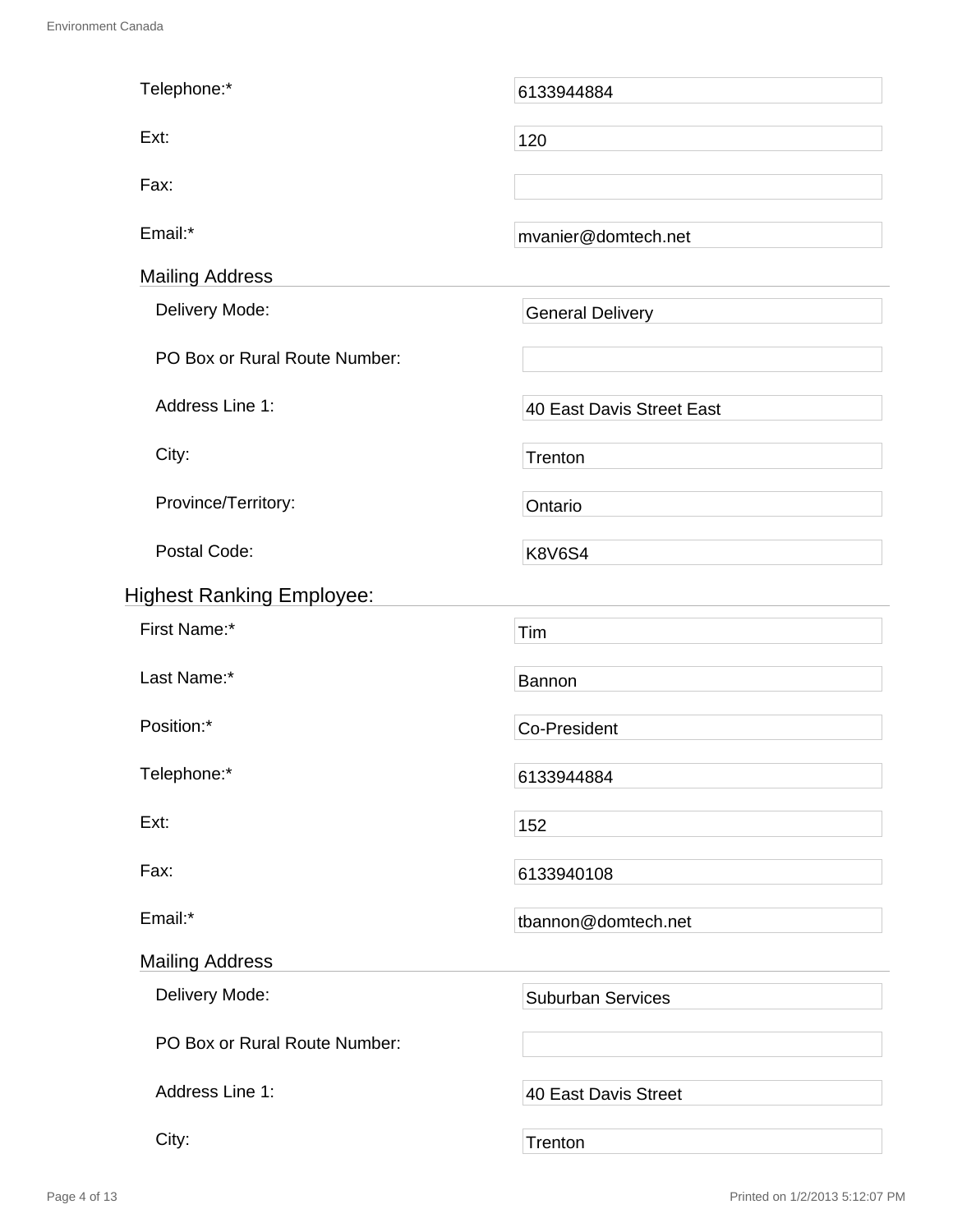| Province/Territory:                                                    | Ontario                         |
|------------------------------------------------------------------------|---------------------------------|
| Postal Code:                                                           | <b>K9V6S4</b>                   |
| Person responsible for the Toxic Substance Reduction Plan preparation: |                                 |
| First Name:*                                                           | Dorian                          |
| Last Name:*                                                            | Chlopas                         |
| Position:*                                                             | <b>Environmental Consultant</b> |
| Telephone:*                                                            | 6134766953                      |
| Ext:                                                                   |                                 |
| Fax:                                                                   |                                 |
| Email:*                                                                | dorian@kos.net                  |
| <b>Mailing Address</b>                                                 |                                 |
| Delivery Mode:                                                         | <b>General Delivery</b>         |
| PO Box or Rural Route Number:                                          |                                 |
| Address Line 1:                                                        | 61 Queen Street                 |
| City:                                                                  | Picton                          |
| Province/Territory:                                                    | Ontario                         |
| Postal Code:                                                           | K0K2T0                          |
| <b>Employees</b>                                                       |                                 |
| <b>Employees</b>                                                       |                                 |
|                                                                        |                                 |

Number of Full-time Employees:\*

100

## **Substances**

## NA - 01, Antimony (and its compounds)

NA - 01, Antimony (and its compounds)

## Substances Section Data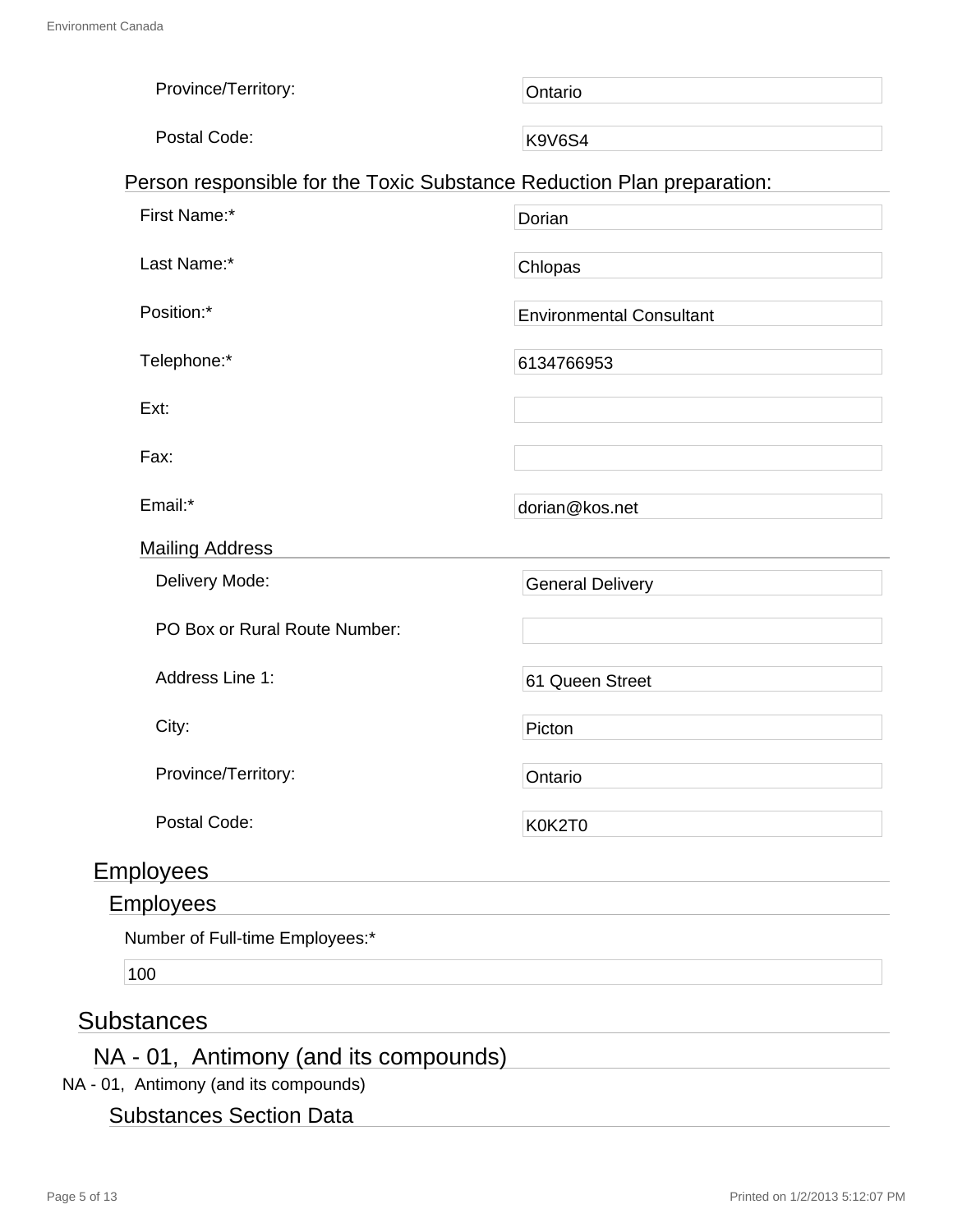## Statement of Intent

#### Use

Is there a statement that the owner or operator of the facility intends to reduce the use of the toxic substance at the facility?:\*

Yes

If 'yes', exact statement of the intent that is included in the facility's TRA Plan to reduce the use of the toxic substance at the facility:\*\*

#### 2.0STATEMENT OF INTENT AND OBJECTIVES

#### STATEMENT OF INTENT

Domtech Inc. is committed to sustainable manufacturing. Whenever feasible, we will eliminate, or reduce the use and releases of antimony in compliance with all Federal and Provincial Regulations.

#### **OBJECTIVES**

Since antimony is a critical fire retarding component of our finished product we are not able to cost effectively eliminate or replace it in our manufacturing process at this time. However, our goal is to continually evaluate alternatives and work toward improving efficiencies at the facility thereby reducing antimony waste in the manufacturing process.

The principles we intend to apply to achieve reductions in antimony waste at the facility include:

1.Eliminate any remaining scrap paths which do not provide reclaim value;

2.Improvements to accounting and measurement methods;

3.Reduction of scrap going to recycle paths; and

4.Material separation to improve scrap recovery.

If 'no', reason in the facility's TRA Plan for no intent to reduce the use of the toxic substance at the facility:\*\*

## **Creation**

Is there a statement that the owner or operator of the facility intends to reduce the creation of the toxic substance at the facility?:\*

#### No

If 'yes', exact statement of the intent that is included in the facility's TRA Plan to reduce the creation of the toxic substance at the facility:\*\*

If 'no', reason in the facility's TRA Plan for no intent to reduce the creation of the toxic substance at the facility:\*\*

#### Not created.

## Objectives, Targets and Description

#### **Objectives**

Objectives in plan:\*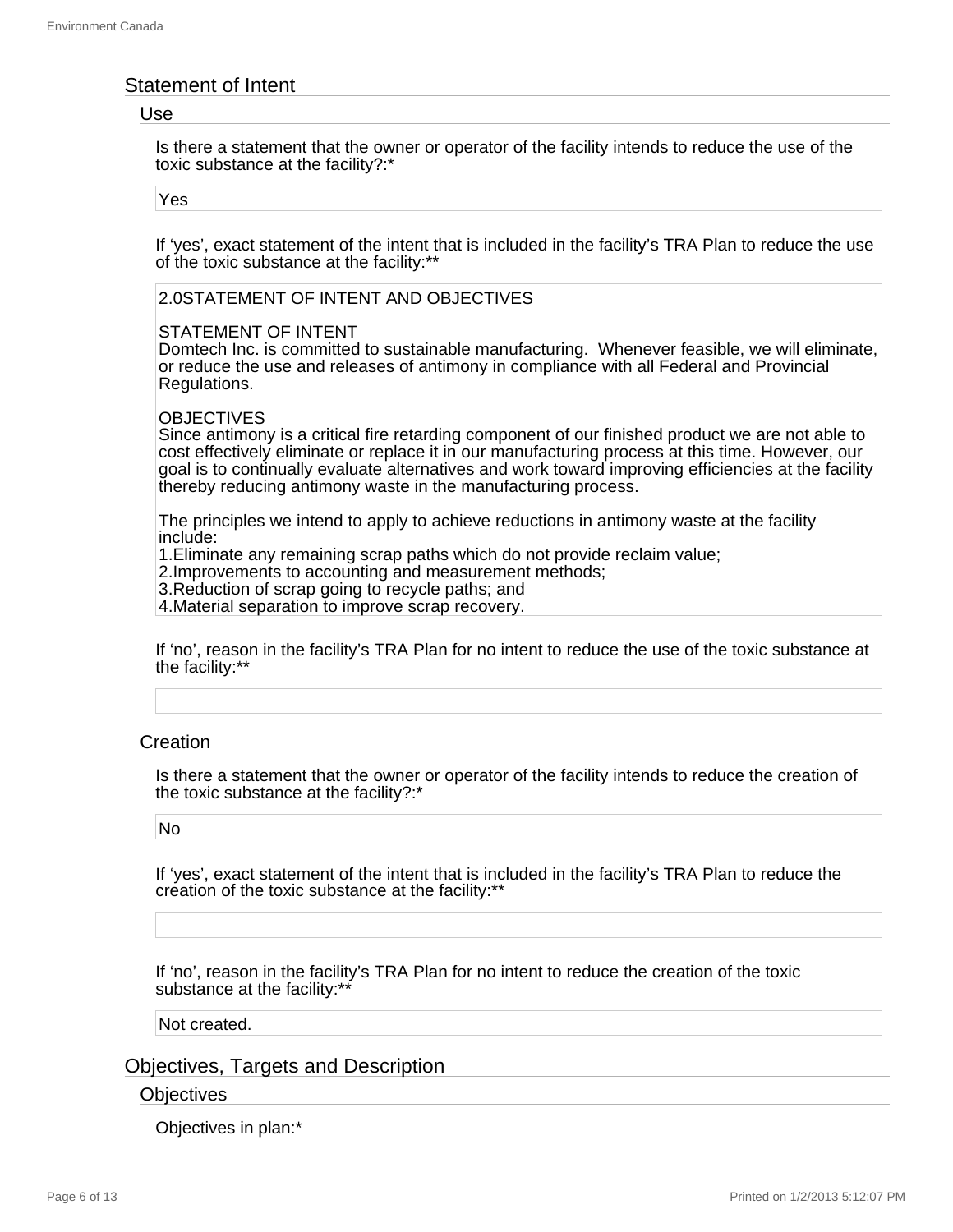#### **OBJECTIVES**

Since antimony is a critical fire retarding component of our finished product we are not able to cost effectively eliminate or replace it in our manufacturing process at this time. However, our goal is to continually evaluate alternatives and work toward improving efficiencies at the facility thereby reducing antimony waste in the manufacturing process.

The principles we intend to apply to achieve reductions in antimony waste at the facility include:

1.Eliminate any remaining scrap paths which do not provide reclaim value;

- 2.Improvements to accounting and measurement methods;
- 3.Reduction of scrap going to recycle paths; and

4.Material separation to improve scrap recovery.

### Use Targets

|                         |                                                     | Quantity                                                                            | <b>Unit</b> |
|-------------------------|-----------------------------------------------------|-------------------------------------------------------------------------------------|-------------|
| $\boxtimes$             | No quantity<br>target                               | or                                                                                  |             |
|                         | What is the targeted timeframe for this reduction?* |                                                                                     |             |
| 区                       | No timeline target                                  | or                                                                                  | years       |
|                         | Description of targets:                             |                                                                                     |             |
| <b>Creation Targets</b> |                                                     |                                                                                     |             |
|                         |                                                     | What is the targeted reduction in creation of the toxic substance at the facility?* |             |
|                         |                                                     | Quantity                                                                            | Unit        |
| 冈                       | No quantity<br>target                               | or                                                                                  |             |
|                         | What is the targeted timeframe for this reduction?* |                                                                                     |             |
| 区                       | No timeline target                                  | or                                                                                  | years       |
|                         | Description of targets:                             |                                                                                     |             |
| <b>Reasons for Use</b>  |                                                     |                                                                                     |             |
|                         | Why is the toxic substance used at the facility?:*  |                                                                                     |             |
|                         |                                                     |                                                                                     |             |

Summarize why the toxic substance is used at the facility:\*\*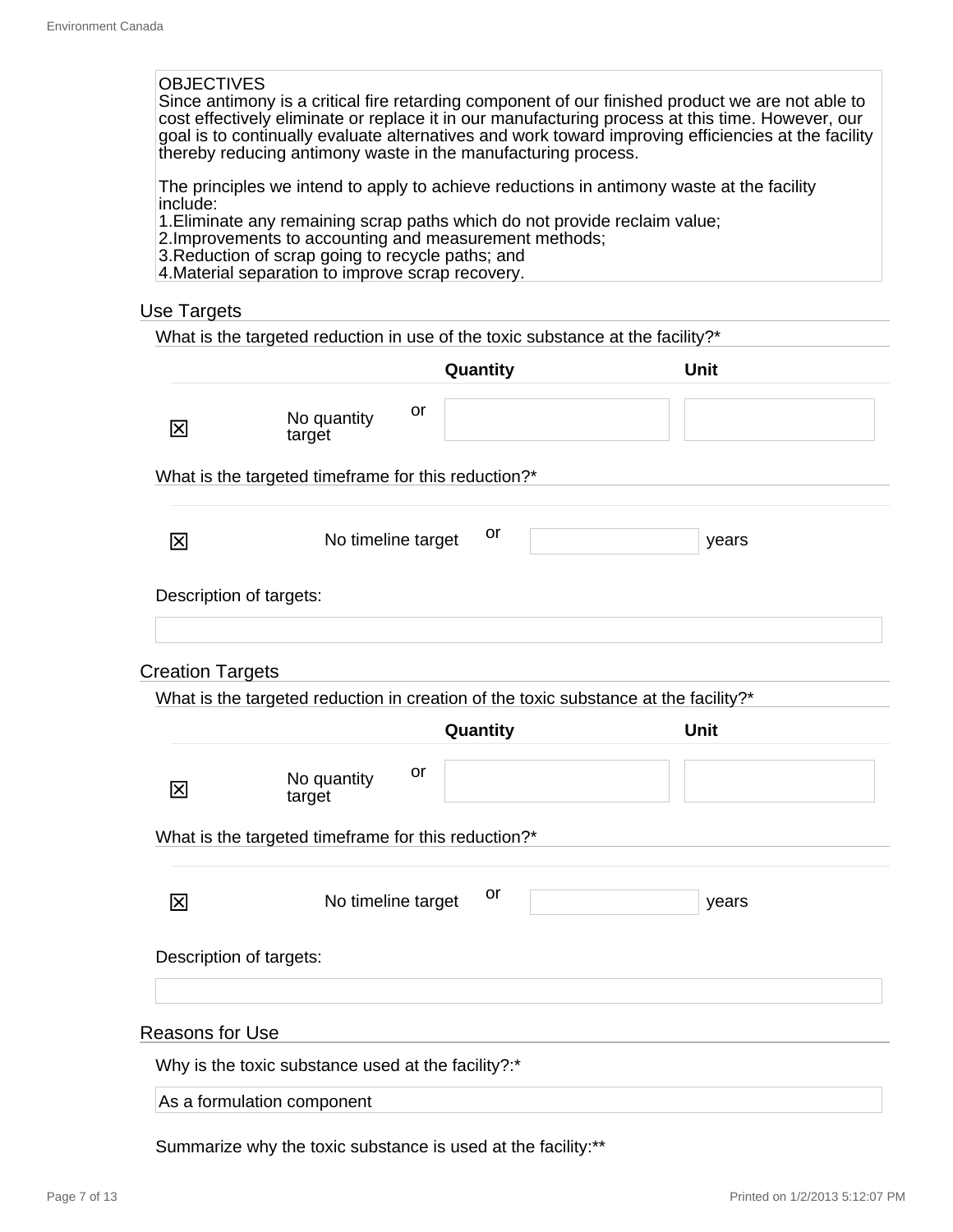Antimony in the form of antimony trioxide is used in the production of PVC plastic at the Domtech Inc. Trenton facility. The antimony trioxide acts as a fire retardant in the PVC plastic and is an essential component of this material. These PVC plastic compounds are used for insulating and jacketing the wire and cable produced at the facility.

#### Reasons for Creation

Why is the toxic substance created at the facility?:\*

This substance is not created at the facility

Summarize why the toxic substance is created at the facility:\*\*

Not created.

Toxic Reduction Options for Implementation

Description of the toxic reduction option(s) to be implemented:

Is there a statement that no option will be implemented?:\*

Yes

If you answered "No" to this question, please add the option(s) under the appropriate Toxic Substance Reduction Categories (e.g. Materials or feedstock substitution, Product design or reformulation, etc.). If you answered "Yes" please provide an explanation below why your facility is not implementing an option.

Explanation of the reasons why no option will be implemented:\*\*

7.0TOXIC SUBSTANCE USE AND CREATION REDUCTION OPTIONS A review was conducted to determine whether there were any technically and economically feasible options for reducing Antimony usage, releases, and waste generation at the Domtech Inc. facility. Seven categories of toxic reduction options were evaluated for technical and economic feasibility. Through this process no economical or technically feasible options were identified.

Materials or feedstock substitution

Product design or reformulation

Equipment or process modifications

Spill or leak prevention

On-site reuse, recycling or recovery

Improved inventory management or purchasing techniques

Good operator practice or training

Rationale for why the listed options were chosen for implementation:

General description of any actions undertaken by the owner and operator of the facility to reduce the use and creation of the toxic substance at the facility that are outside of the plan: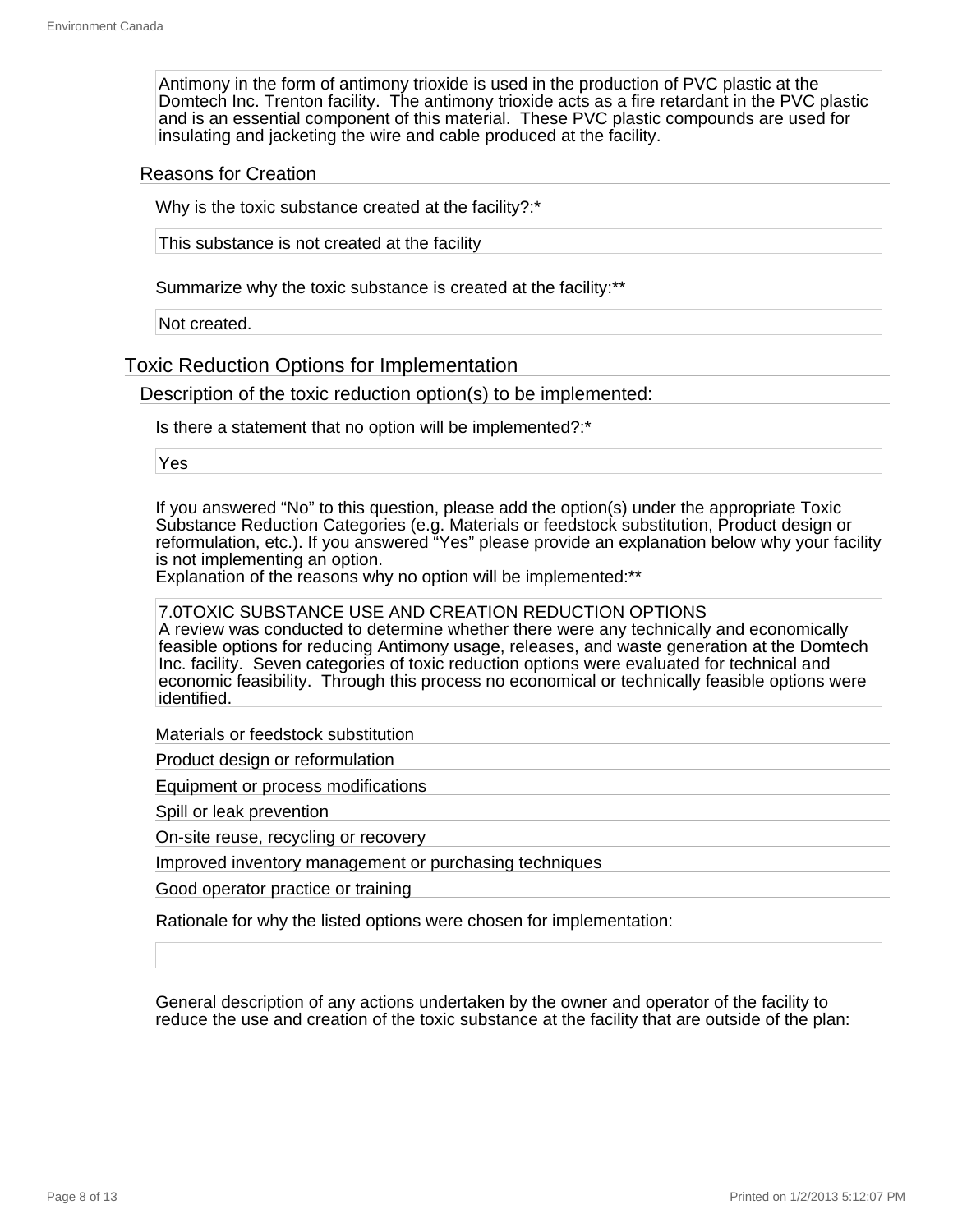A primary goal in the TRP must be to systematically reduce waste in the form of releases, recycling or any other activity which does not transform the material directly into final product. The principles we intend to apply to achieve reductions in antimony waste at the facility include:

1.Eliminate any remaining scrap paths which do not provide reclaim value;

2.Improvements to accounting and measurement methods;

3.Reduction of scrap going to recycle paths; and

4.Material separation to improve scrap recovery.

License Number of the toxic substance reduction planner who made recommendations in the toxic substance reduction plan for this substance (format TSRPXXXX):\*

#### TSRP0163

License Number of the toxic substance reduction planner who has certified the toxic substance reduction plan for this substance (format TSRPXXXX):\*

#### TSRP0163

What version of the plan is this summary based on?:\*

New Plan

## NA - 06, Copper (and its compounds)

NA - 06, Copper (and its compounds)

## Substances Section Data

Statement of Intent

Use

Is there a statement that the owner or operator of the facility intends to reduce the use of the toxic substance at the facility?:\*

No

If 'yes', exact statement of the intent that is included in the facility's TRA Plan to reduce the use of the toxic substance at the facility:\*\*

If 'no', reason in the facility's TRA Plan for no intent to reduce the use of the toxic substance at the facility:\*\*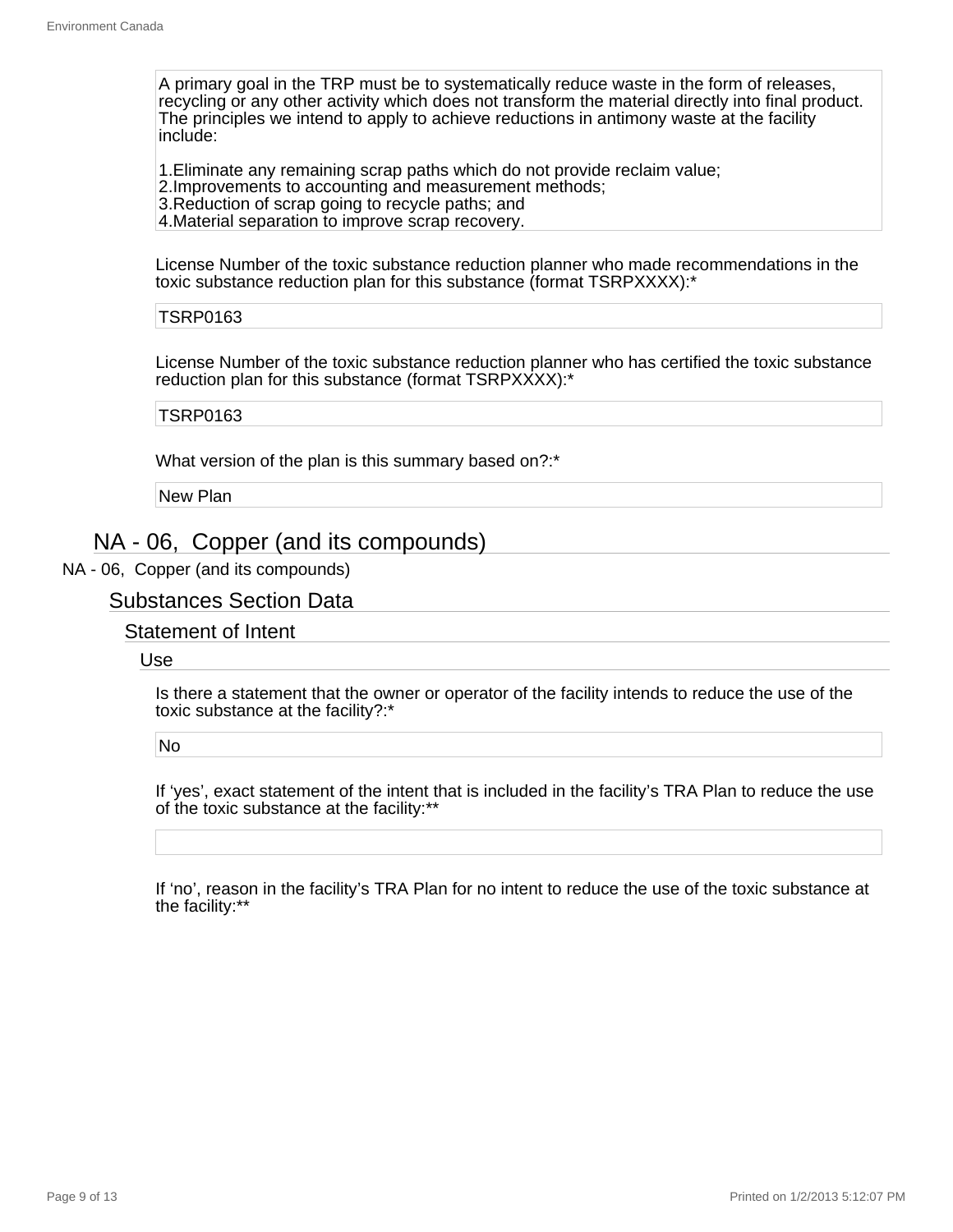#### STATEMENT OF INTENT

Domtech Inc. is committed to sustainable manufacturing however since copper is an essential component of our finished product we are not able to eliminate or replace copper in our manufacturing process. Whenever feasible, we will reduce copper waste at the facility.

#### **OBJECTIVES**

Since copper is an essential component of our finished product we are not able to eliminate or replace copper in our manufacturing process however our goal is to continually work toward improving efficiencies at the facility thereby reducing copper waste in the manufacturing process.

The principles we intend to apply to achieve reductions in copper waste at the facility include: 1.Eliminate any remaining scrap paths which do not provide reclaim value;

- 2.Improvements to accounting and measurement methods;
- 3.Reduction of scrap going to recycle paths;
- 4.Material separation to improve scrap recovery; and
- 5.Recovery of copper fines in drawing processes starting in 2013.

#### **Creation**

Is there a statement that the owner or operator of the facility intends to reduce the creation of the toxic substance at the facility?:\*

No

If 'yes', exact statement of the intent that is included in the facility's TRA Plan to reduce the creation of the toxic substance at the facility:\*\*

If 'no', reason in the facility's TRA Plan for no intent to reduce the creation of the toxic substance at the facility:\*\*

n/a

## Objectives, Targets and Description

#### **Objectives**

Objectives in plan:\*

#### **OBJECTIVES**

Since copper is an essential component of our finished product we are not able to eliminate or replace copper in our manufacturing process however our goal is to continually work toward improving efficiencies at the facility thereby reducing copper waste in the manufacturing process.

The principles we intend to apply to achieve reductions in copper waste at the facility include: 1.Eliminate any remaining scrap paths which do not provide reclaim value;

- 2.Improvements to accounting and measurement methods;
- 3.Reduction of scrap going to recycle paths;
- 4.Material separation to improve scrap recovery; and

5.Recovery of copper fines in drawing processes starting in 2013.

#### Use Targets

What is the targeted reduction in use of the toxic substance at the facility?<sup>\*</sup>

**Quantity Unit**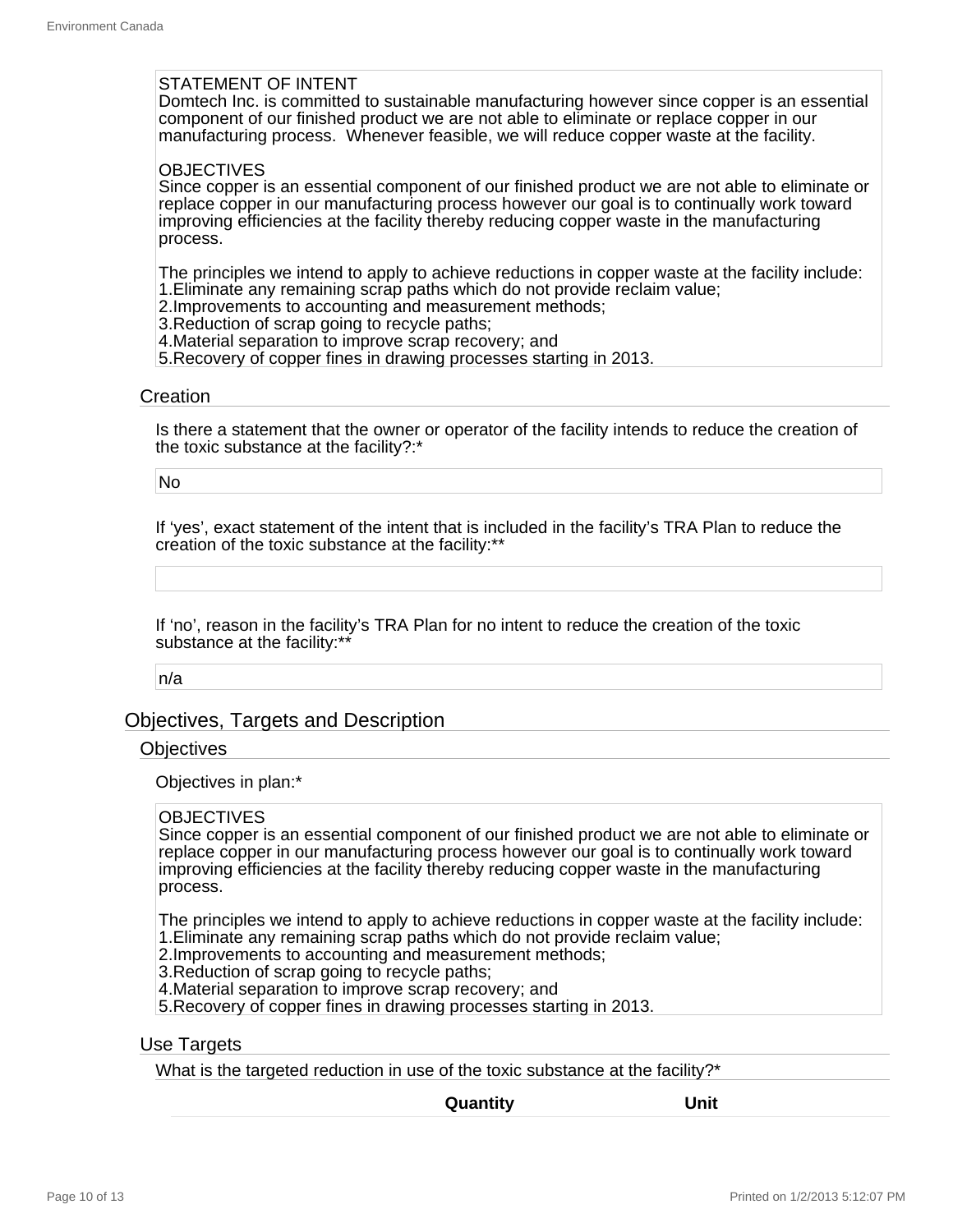| 冈                                                                                                                                                                                                                                                                                                              | or<br>No quantity<br>target                                                         |          |  |             |
|----------------------------------------------------------------------------------------------------------------------------------------------------------------------------------------------------------------------------------------------------------------------------------------------------------------|-------------------------------------------------------------------------------------|----------|--|-------------|
|                                                                                                                                                                                                                                                                                                                | What is the targeted timeframe for this reduction?*                                 |          |  |             |
| 区                                                                                                                                                                                                                                                                                                              | No timeline target                                                                  | or       |  | years       |
| Description of targets:                                                                                                                                                                                                                                                                                        |                                                                                     |          |  |             |
| n/a                                                                                                                                                                                                                                                                                                            |                                                                                     |          |  |             |
| <b>Creation Targets</b>                                                                                                                                                                                                                                                                                        |                                                                                     |          |  |             |
|                                                                                                                                                                                                                                                                                                                | What is the targeted reduction in creation of the toxic substance at the facility?* |          |  |             |
|                                                                                                                                                                                                                                                                                                                |                                                                                     | Quantity |  | <b>Unit</b> |
| 区                                                                                                                                                                                                                                                                                                              | or<br>No quantity<br>target                                                         |          |  |             |
|                                                                                                                                                                                                                                                                                                                | What is the targeted timeframe for this reduction?*                                 |          |  |             |
| 冈                                                                                                                                                                                                                                                                                                              | No timeline target                                                                  | or       |  | years       |
| Description of targets:                                                                                                                                                                                                                                                                                        |                                                                                     |          |  |             |
| n/a                                                                                                                                                                                                                                                                                                            |                                                                                     |          |  |             |
| <b>Reasons for Use</b>                                                                                                                                                                                                                                                                                         |                                                                                     |          |  |             |
|                                                                                                                                                                                                                                                                                                                | Why is the toxic substance used at the facility?:*                                  |          |  |             |
|                                                                                                                                                                                                                                                                                                                | As an article component                                                             |          |  |             |
| Summarize why the toxic substance is used at the facility:**                                                                                                                                                                                                                                                   |                                                                                     |          |  |             |
| <b>STATEMENT OF INTENT</b><br>Domtech Inc. is committed to sustainable manufacturing however since copper is an essential<br>component of our finished product we are not able to eliminate or replace copper in our<br>manufacturing process. Whenever feasible, we will reduce copper waste at the facility. |                                                                                     |          |  |             |
| <b>Reasons for Creation</b>                                                                                                                                                                                                                                                                                    |                                                                                     |          |  |             |
|                                                                                                                                                                                                                                                                                                                | Why is the toxic substance created at the facility?:*                               |          |  |             |
| This substance is not created at the facility                                                                                                                                                                                                                                                                  |                                                                                     |          |  |             |
| Summarize why the toxic substance is created at the facility:**                                                                                                                                                                                                                                                |                                                                                     |          |  |             |

n/a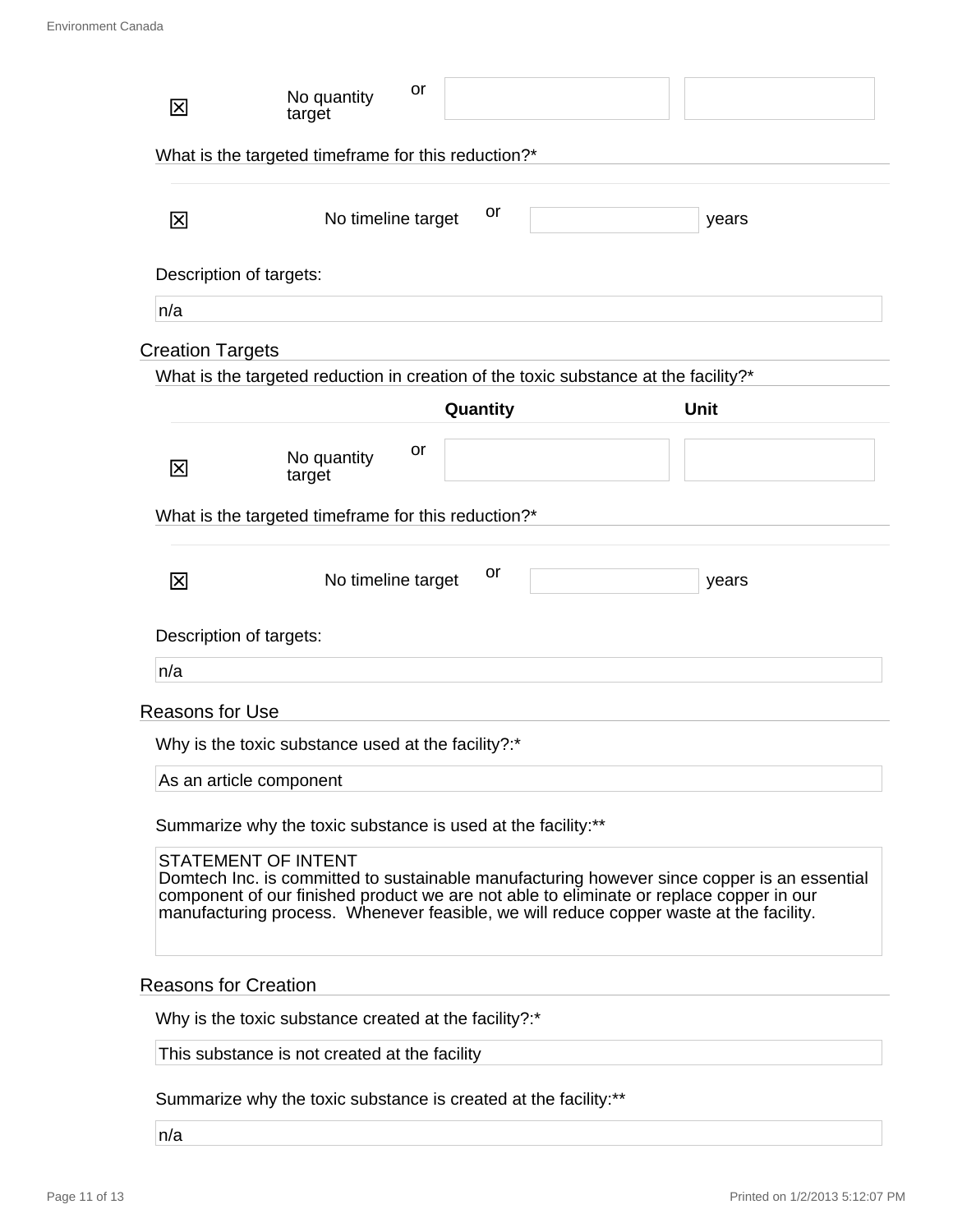## Toxic Reduction Options for Implementation

Description of the toxic reduction option(s) to be implemented:

Is there a statement that no option will be implemented?:\*

Yes

If you answered "No" to this question, please add the option(s) under the appropriate Toxic Substance Reduction Categories (e.g. Materials or feedstock substitution, Product design or reformulation, etc.). If you answered "Yes" please provide an explanation below why your facility is not implementing an option.

Explanation of the reasons why no option will be implemented:\*\*

No technically or economically feasible options for reduction in the use of copper were identified.

Materials or feedstock substitution

Product design or reformulation

Equipment or process modifications

Spill or leak prevention

On-site reuse, recycling or recovery

Improved inventory management or purchasing techniques

Good operator practice or training

Rationale for why the listed options were chosen for implementation:

n/a

General description of any actions undertaken by the owner and operator of the facility to reduce the use and creation of the toxic substance at the facility that are outside of the plan:

#### **OBJECTIVES**

Since copper is an essential component of our finished product we are not able to eliminate or replace copper in our manufacturing process however our goal is to continually work toward improving efficiencies at the facility thereby reducing copper waste in the manufacturing process.

The principles we intend to apply to achieve reductions in copper waste at the facility include: 1.Eliminate any remaining scrap paths which do not provide reclaim value;

- 2.Improvements to accounting and measurement methods;
- 3.Reduction of scrap going to recycle paths;
- 4.Material separation to improve scrap recovery; and

5.Recovery of copper fines in drawing processes starting in 2013.

License Number of the toxic substance reduction planner who made recommendations in the toxic substance reduction plan for this substance (format TSRPXXXX):\*

#### TSRP0163

License Number of the toxic substance reduction planner who has certified the toxic substance reduction plan for this substance (format TSRPXXXX):\*

#### TSRP0163

What version of the plan is this summary based on?:\*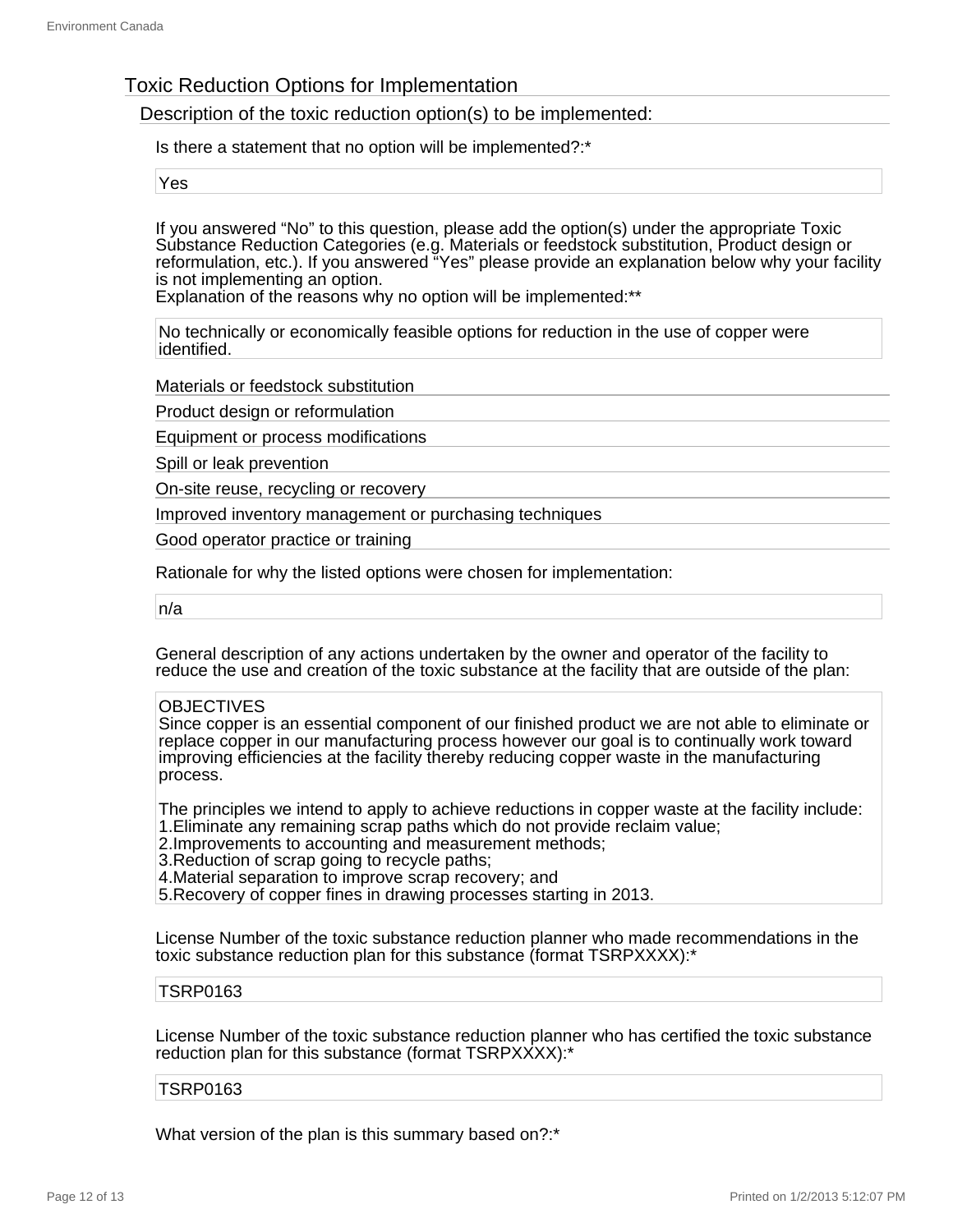New Plan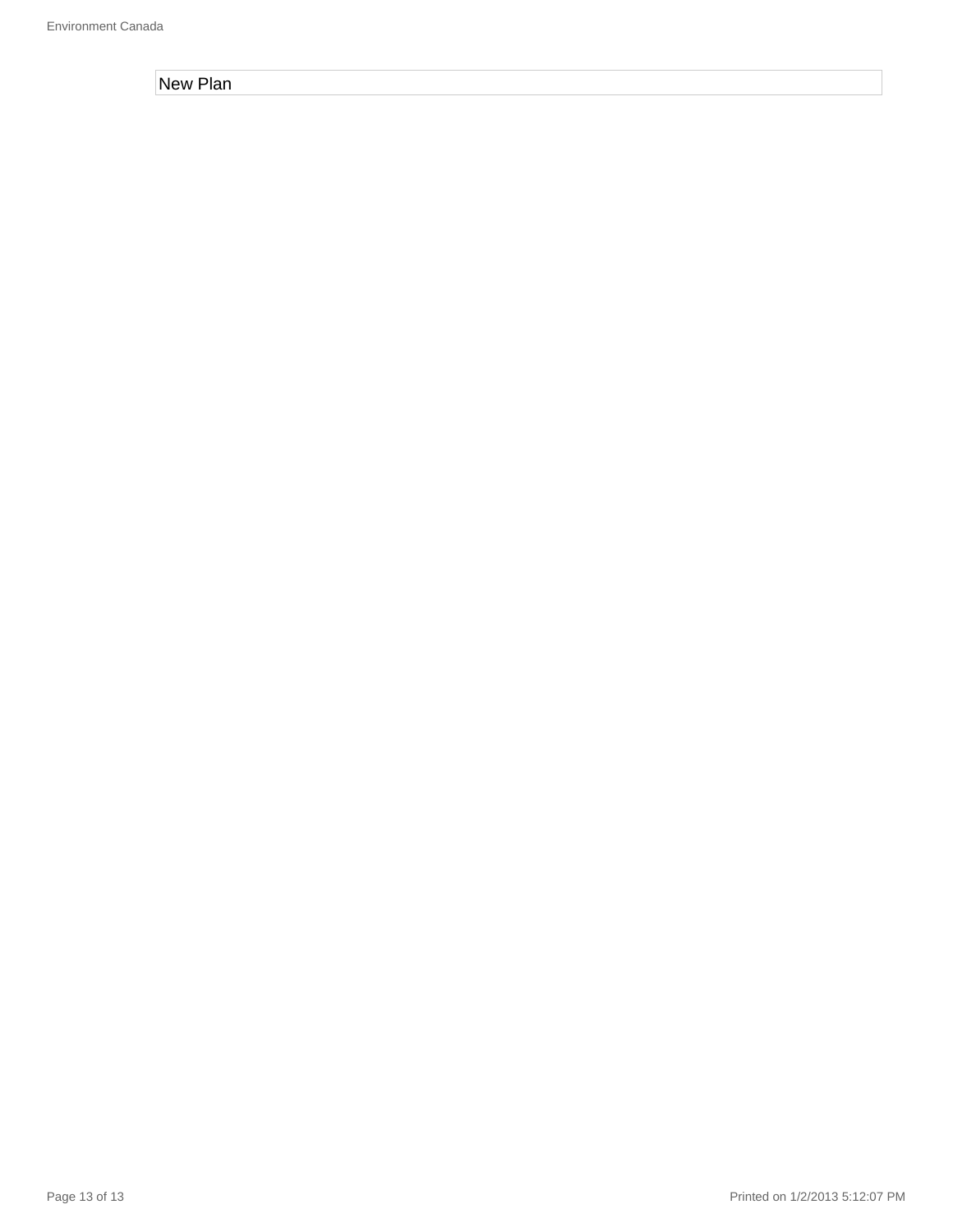#### 9.0 **PLAN CERTIFICATIONS**

### **CERTIFICATION BY HIGHEST RANKING EMPLOYEE**

As of *DECEMBER* 31, 2012 (date), I, Tim Bannon certify that I have read the toxic substance reduction plan for the toxic substance referred to below and am familiar with its contents, and to my knowledge the plan is factually accurate and complies with the Toxics Reduction Act, 2009 and Ontario Regulation 455/09 (General) made under that Act.

**ANTIMONY** 

Tim Bannon, President Domtech Inc.

### **CERTIFICATION BY LICENSED PLANNER**

As of December 31<sup>st</sup>, 2012, I, Dorian Chlopas, certify that I am familiar with the processes at Domtech Inc. that use or create the toxic substance referred to below, that I agree with the estimates referred to in subparagraphs 7 iii, iv and v of subsection 4 (1) of the Toxics Reduction Act, 2009 that are set out in the plan dated December 31st, 2012 and that the plan complies with that Act and Ontario Regulation 455/09 (General) made under that Act.

#### **ANTIMONY**

Maloris

Dorian Chlopas, Planner License # TSRP0163 B.Sc. Hon., Environmental Consultant **ROWAN Environmental Consulting Inc.**